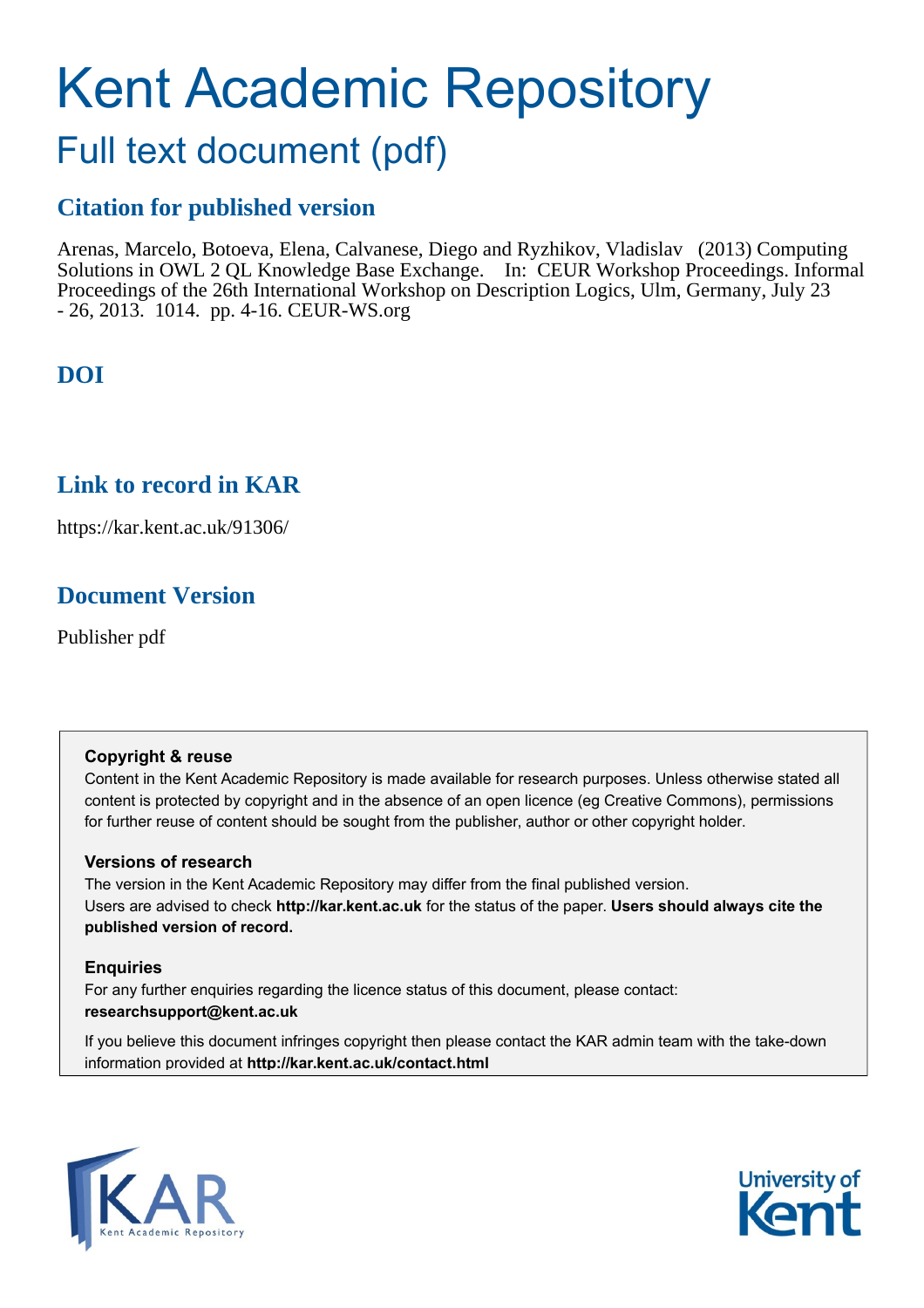## Computing Solutions in OWL 2 QL Knowledge Base Exchange

M. Arenas<sup>1</sup>, E. Botoeva<sup>2</sup>, D. Calvanese<sup>2</sup>, and V. Ryzhikov<sup>2</sup>

<sup>1</sup> Dept. of Computer Science, PUC Chile & University of Oxford marenas@ing.puc.cl

<sup>2</sup> KRDB Research Centre, Free Univ. of Bozen-Bolzano, Italy *lastname*@inf.unibz.it

Abstract. The problem of exchanging knowledge bases from a source signature to a target signature connected through a mapping has recently attracted attention in knowledge representation. In this paper, we study this problem for knowledge bases and mappings expressed in OWL 2 QL, one of the profiles of the standard Web Ontology Language OWL 2. More specifically, we consider the membership and non-emptiness problems associated with computing universal solutions, which have been identified as one of the most desirable translations to be materialized. We study two settings: when ABoxes are in OWL 2 QL and when null values are allowed in the ABox language. For the former case, we provide a novel technique based on reachability games on graphs to show that the non-emptiness and membership problems are in PTime. For the latter case, we report a range of complexity results from NP to EXPTIME. We also consider the problem of computing universal UCQ-solutions, which provide an alternative notion of translation containing sufficient information to properly answer union of conjunctive queries, reporting a PSPACE lower bound for the membership problem.

#### 1 Introduction

Complex forms of information, maintained in different formats and organized according to different structures, often need to be shared between agents. In recent years, both in the data management and in the knowledge representation communities, several settings have been investigated that address this problem from various perspectives: in information integration, uniform access is provided to a collection of data sources by means of an ontology (or global schema) to which the sources are mapped [17]; in peer-to-peer systems, a set of peers declaratively linked to each other collectively provide access to the information assets they maintain  $[14,1,13]$ ; in ontology matching, the aim is to understand and derive the correspondences between elements in two ontologies [11,20]; finally, in data exchange, the information stored according to a source schema needs to be restructured and translated so as to conform to a target schema [12,8].

The work we present in this paper is inspired by the latter setting, investigated in databases. We study it, however, under the assumption of incomplete information typical of knowledge representation [5]. Specifically, we investigate the problem of *knowledge base exchange*, where a source knowledge base (KB) is connected to a target KB by means of a declarative mapping specification, and the aim is to exchange knowledge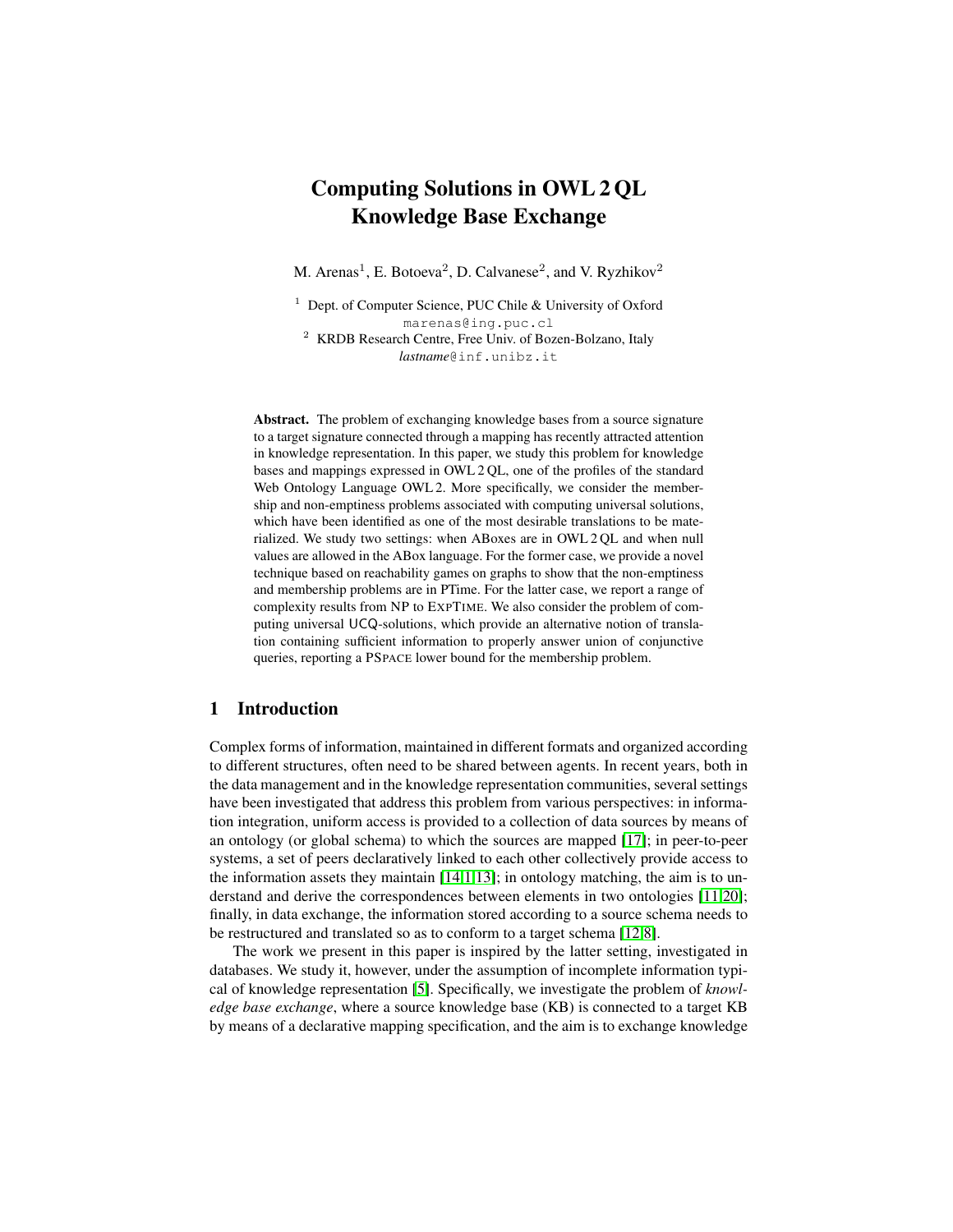from the source to the target by exploiting the mapping. We rely on a framework for KB exchange proposed recently in [2,3,4], based on lightweight Description Logics (DLs) of the *DL-Lite* family [9]: both source and target are KBs constituted by a DL TBox, representing implicit information, and an ABox, representing explicit information, and mappings are sets of DL concept and role inclusions.

In this paper, we adjust the above mentioned framework to OWL 2 QL [19], one of the profiles of the standard Web Ontology Language OWL 2 [7], and then study the problem of computing *universal solutions*, which have been identified as one of the most desirable translations to be materialized. We investigate both the task of checking *membership*, where a candidate universal solution is given and one needs to check its correctness, and *non-emptiness*, where the aim is to determine the existence of a universal solution. We prove that both problems can be solved in PTIME using a novel reduction to the problem of finding a *winning strategy* in reachability games on graphs [18].

Then, we argue that for certain natural shapes of source KBs and mappings the universal solutions do not exist, unless null values are allowed in ABox languages. So, we consider *extended* ABoxes that may contain nulls, presenting a number of complexity results ranging from NP to EXPTIME for this setting.

Finally, we consider *universal* UCQ*-solutions*, an alternative notion for materialization of knowledge in the target that contains sufficient information to answer unions of conjunctive queries. We show that universal UCQ-solutions exist for certain source KBs and mappings, where universal solutions (even with extended ABoxes) do not. We also report PSPACE-hardness for the membership problem for universal UCQ-solutions.

The paper is organized as follows. We give preliminary notions on DLs and queries in Section 2, and on KB exchange in Section 3. In Section 4, we present the known results and give some intuition about the shape of universal solutions. In Sections 5 and 6, we present the results on the complexity of computing universal solutions for KBs and extended KBs, respectively. In Section 7, we consider universal UCQ-solutions and in Section 8, we present conclusions and outline some future work.

#### 2 Preliminaries

The DLs of the *DL-Lite* family [6] are characterized by the fact that standard reasoning can be done in polynomial time. We adapt here  $DL\text{-}Lie_R$ , and present now its syntax and semantics. Let  $N_C$ ,  $N_R$ ,  $N_a$ ,  $N_\ell$  be pairwise disjoint sets of *concept names*, *role names, constants, and <i>labeled nulls*, respectively. Assume in the following that  $A \in N_C$ and  $P \in N_R$ ; in *DL-Lite<sub>R</sub>*, *B* and *C* are used to denote basic and arbitrary (or complex) concepts, respectively, and  $R$  and  $Q$  are used to denote basic and arbitrary (or complex) roles, respectively, defined as follows:

| $R ::= P   P^-$    | $B ::= A \mid \exists R$ |  |
|--------------------|--------------------------|--|
| $Q ::= R   \neg R$ | $C ::= B   \neg B$       |  |

Below, for a basic role R, we use  $R^-$  to denote  $P^-$  when  $R = P$ , and P when  $R = P^-$ .

A TBox is a finite set of *concept inclusions*  $B \subseteq C$  and *role inclusions*  $R \subseteq Q$ . We call an inclusion of the form  $B_1 \sqsubseteq \neg B_2$  or  $R_1 \sqsubseteq \neg R_2$  a *disjointness assertion*. An ABox is a finite set of *membership assertions*  $B(a)$ ,  $R(a, b)$ , where  $a, b \in N_a$ . Here,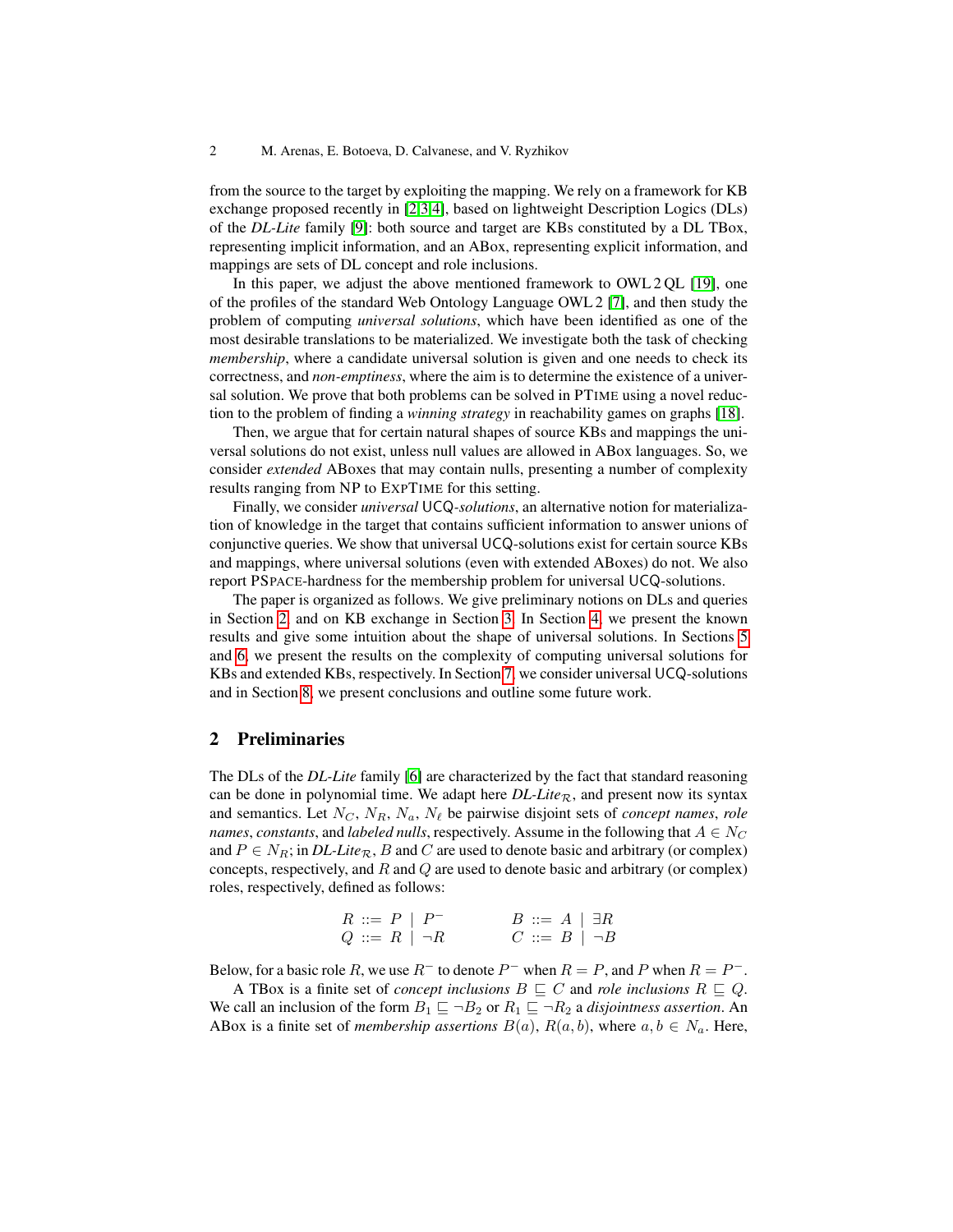we also consider extended ABoxes, obtained by allowing labeled nulls in membership assertions. Formally, an *extended ABox* is a finite set of membership assertions  $B(u)$ and  $R(u, v)$ , where  $u, v \in (N_a \cup N_\ell)$ . We denote by  $\text{Ind}(A)$  the set of constants occurring in A. Moreover, a(n *extended*) *KB* K is a pair  $\langle T, \mathcal{A} \rangle$ , where T is a TBox and A is an (extended) ABox. A *signature*  $\Sigma$  is a finite set of concept and role names. A KB  $\mathcal K$  is said to be *defined over* (or simply, *over*)  $\Sigma$  if all the concept and role names occurring in K belong to  $\Sigma$  (and likewise for TBoxes, ABoxes, concept inclusions, role inclusions, and membership assertions). An *interpretation*  $\mathcal I$  of  $\Sigma$  is a pair  $\langle \Delta^{\mathcal I}, \cdot^{\mathcal I} \rangle$ , where  $\Delta^{\mathcal I}$ is a non-empty domain and  $\cdot^{\mathcal{I}}$  is an interpretation function such that: (1)  $A^{\mathcal{I}} \subseteq \Delta^{\mathcal{I}}$ , for every concept name  $A \in \Sigma$ ; (2)  $P^{\mathcal{I}} \subseteq \Delta^{\mathcal{I}} \times \Delta^{\mathcal{I}}$ , for every role name  $P \in \Sigma$ ; and (3)  $a^{\mathcal{I}} \in \Delta^{\mathcal{I}}$ , for every constant  $a \in N_a$ . Function  $\cdot^{\mathcal{I}}$  is extended to also interpret concept and role constructs:  $(1) (\exists R)^{\mathcal{I}} = \{x \in \Delta^{\mathcal{I}} \mid \exists y \in \Delta^{\mathcal{I}} \text{ such that } (x, y) \in R^{\mathcal{I}}\};$  $(2)$   $(\neg B)^{\mathcal{I}} = \Delta^{\mathcal{I}} \setminus B^{\mathcal{I}}$ ;  $(3)$   $(P^{-})^{\mathcal{I}} = \{(y, x) \in \Delta^{\mathcal{I}} \times \Delta^{\mathcal{I}} \mid (x, y) \in P^{\mathcal{I}}\}$ ; and  $(4)$   $(\neg R)^{\mathcal{I}} = (\varDelta^{\mathcal{I}} \times \varDelta^{\mathcal{I}}) \setminus R^{\mathcal{I}}$ . Note that, consistently with the semantics of OWL 2 QL, we do *not* make the unique name assumption, i.e., distinct constants  $a, b \in N_a$  may be interpreted as the same object. Note also that labeled nulls are *not* interpreted by I.

Let  $\mathcal{I} = \langle \Delta^{\mathcal{I}}, \cdot^{\mathcal{I}} \rangle$  be an interpretation over a signature  $\Sigma$ . Then  $\mathcal{I}$  is said to satisfy a concept inclusion  $B \sqsubseteq C$  over  $\Sigma$ , denoted by  $\mathcal{I} \models B \sqsubseteq C$ , if  $B^{\mathcal{I}} \subseteq C^{\mathcal{I}}$ ;  $\mathcal{I}$  is said to satisfy a role inclusion  $R \sqsubseteq Q$  over  $\Sigma$ , denoted by  $\mathcal{I} \models R \sqsubseteq Q$ , if  $R^{\mathcal{I}} \subseteq Q^{\mathcal{I}}$ ; and I is said to satisfy a TBox T over  $\Sigma$ , denoted by  $\mathcal{I} \models \mathcal{T}$ , if  $\mathcal{I} \models \alpha$  for every  $\alpha \in \mathcal{T}$ . Moreover, satisfaction of membership assertions over  $\Sigma$  is defined as follows. A *substitution* over *I* is a function  $h : (N_a \cup N_\ell) \to \Delta^{\mathcal{I}}$  such that  $h(a) = a^{\mathcal{I}}$  for every  $a \in N_a$ . Then  $\mathcal I$  is said to satisfy an (extended) ABox  $\mathcal A$ , denoted by  $\mathcal I \models \mathcal A$ , if there exists a substitution h over  $\mathcal I$  such that: (1) for every  $B(u) \in \mathcal A$ , it holds that  $h(u) \in B<sup>\mathcal{I}</sup>$ ; and (2) for every  $R(u, v) \in \mathcal{A}$ , it holds that  $(h(u), h(v)) \in R<sup>\mathcal{I}</sup>$ . Finally, *I* is said to *satisfy* a(n extended) KB  $K = \langle T, A \rangle$ , denoted by  $I \models K$ , if  $I \models T$  and  $\mathcal{I} \models \mathcal{A}$ . Such  $\mathcal{I}$  is called a *model* of  $\mathcal{K}$ , and we use  $\text{MOD}(\mathcal{K})$  to denote the set of all models of K. We say that K is *consistent* if  $MOD(\mathcal{K}) \neq \emptyset$ . As is customary, given an (extended) ABox A over a signature  $\Sigma$  and a membership assertion  $\alpha$  over  $\Sigma$ , we use notation  $\mathcal{A} \models \alpha$  to indicate that for every interpretation  $\mathcal{I}$  of  $\Sigma$ , if  $\mathcal{I} \models \mathcal{A}$ , then  $\mathcal{I} \models \alpha$ (and likewise for (extended) KBs).

We also need to introduce the notions of  $\Sigma$ -types and  $\Sigma$ -homomorphisms. For an interpretation *I* and a signature  $\Sigma$ , the  $\Sigma$ -types  $\mathbf{t}^{\mathcal{I}}_{\Sigma}(x)$  and  $\mathbf{r}^{\mathcal{I}}_{\Sigma}(x,y)$  for  $x, y \in \Delta^{\mathcal{I}}$  are given by the set of concepts B and roles R over  $\overline{\Sigma}$ , respectively, such that  $x \in B^{\mathcal{I}}$  and  $(x, y) \in R^{\mathcal{I}}$ . We also use  $\mathbf{t}^{\mathcal{I}}(x)$  and  $\mathbf{r}^{\mathcal{I}}(x, y)$  to refer to the types over the signature of all *DL-Lite*<sub>R</sub> concepts and roles. A *Σ*-homomorphism from an interpretation *I* to an interpretation  $\mathcal J$  is a function  $h: \Delta^{\mathcal I} \mapsto \Delta^{\mathcal J}$  such that  $h(a^{\mathcal I}) = a^{\mathcal J}$ , for all individual names a interpreted in  $\mathcal{I}, \mathbf{t}^{\mathcal{I}}_{\Sigma}(x) \subseteq \mathbf{t}^{\mathcal{I}}_{\Sigma}(h(x))$  and  $\mathbf{r}^{\mathcal{I}}_{\Sigma}(x,y) \subseteq \mathbf{r}^{\mathcal{I}}_{\Sigma}(h(x),h(y))$  for all  $x, y \in \Delta^{\mathcal{I}}$ . We say that  $\mathcal I$  is  $\Sigma$ -*homomorphically embeddable* into  $\mathcal J$  if there exists a  $Σ$ -homomorphism from *I* to *J*. If  $Σ$  is the set of all *DL-Lite<sub>R</sub>* concepts and roles, we call Σ-homomorphism simply *homomorphism*.

*DL-Lite*<sub>R</sub> enjoys the canonical model property. Let  $K = \langle T, A \rangle$  be a (nonextended) KB, and  $\sqsubseteq_{\mathcal{T}}^{\mathcal{R}}$  the reflexive and transitive closure of the role relation on the set of all basic roles over  $N_R$  induced by  $\mathcal T$  (that is, the reflexive and transitive closure of  $\{(R_1, R_2) \mid R_1 \subseteq R_2 \in \mathcal{T} \text{ or } R_1^- \subseteq R_2^- \in \mathcal{T}\})$ . Then define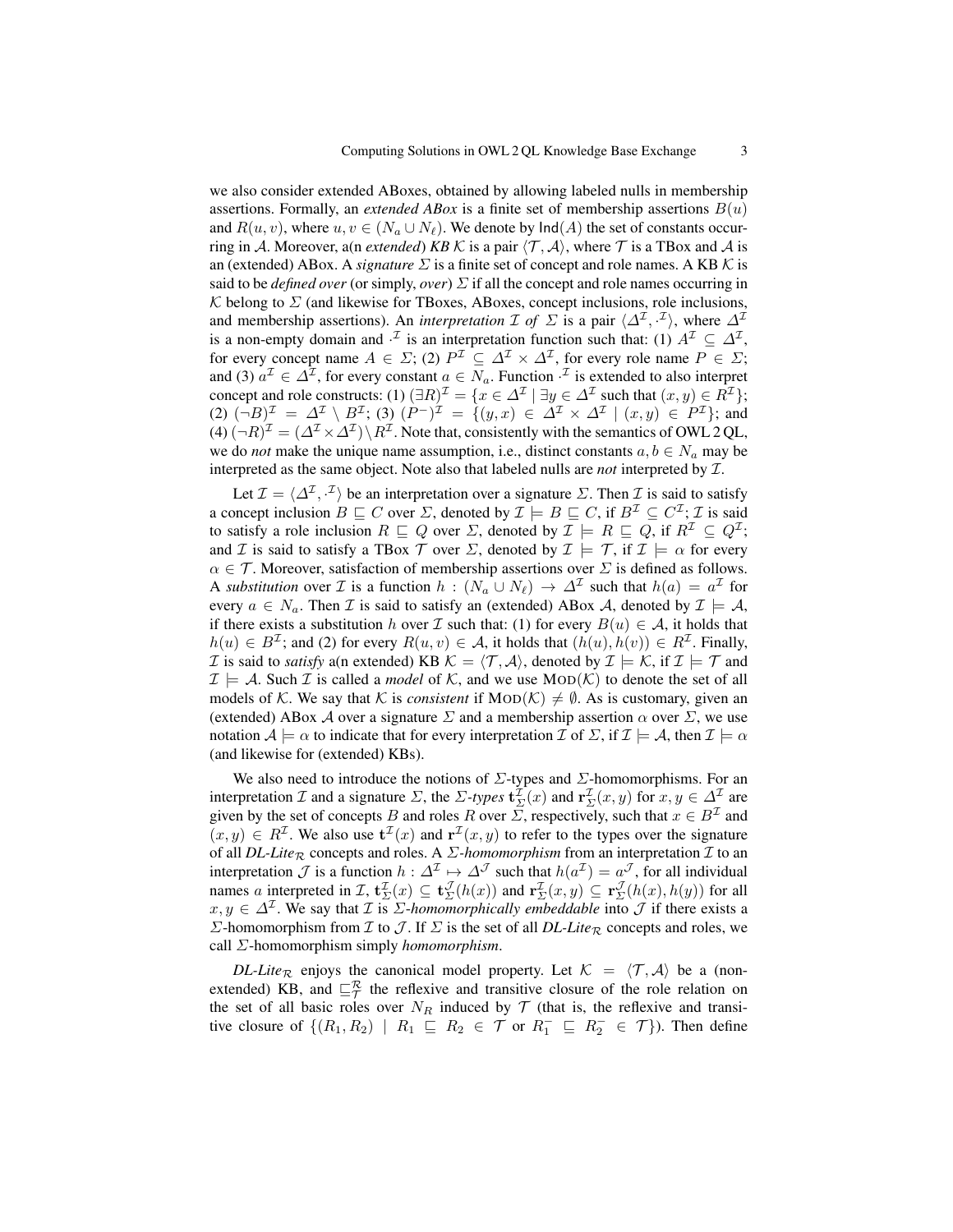#### 4 M. Arenas, E. Botoeva, D. Calvanese, and V. Ryzhikov

 $[R] = \{S \mid R \sqsubseteq_{\mathcal{T}}^{\mathcal{R}} S \text{ and } S \sqsubseteq_{\mathcal{T}}^{\mathcal{R}} R\}, [R] \leq_{\mathcal{T}} [S] \text{ if } R \sqsubseteq_{\mathcal{T}}^{\mathcal{R}} S \text{, and a generating }$ *relationship*  $\rightsquigarrow_K$  as follows:

- $-a \rightsquigarrow_{\mathcal{K}} w_{[R]}$ , if  $(1) \mathcal{K} \models \exists R(a); (2) \mathcal{K} \not\models R(a, b)$  for every  $b \in N_a$ ;  $(3) [R'] = [R]$ for every  $[R']$  such that  $[R'] \leq_{\mathcal{T}} [R]$  and  $\mathcal{K} \models \exists R'(a)$ .
- $w_{[S]} \rightsquigarrow_{\mathcal{K}} w_{[R]}$ , if (1)  $\mathcal{T} \models \exists S^- \sqsubseteq \exists R$ ; (2)  $[S^-] \neq [R]$ ; (3)  $[R'] = [R]$  for every  $[R']$  such that  $[R'] \leq_T [R]$  and  $\mathcal{T} \models \exists S^- \sqsubseteq \exists R'.$

Denote by  $path(K)$  the set of all K-paths, where a K-path is a sequence  $aw_{[R_1]} \dots w_{[R_n]}$  such that  $n \geq 0$ ,  $a \in N_a$ ,  $a \leadsto_{\mathcal{K}} w_{[R_1]}$  and  $w_{[R_i]} \leadsto_{\mathcal{K}} w_{[R_{i+1}]}$  for  $1 \leq i \leq n-1$ . Moreover, for every  $\sigma \in \mathsf{path}(\mathcal{K})$ , denote by tail $(\sigma)$  the last element in σ. Finally, the *canonical* (or, *universal*) *model* of  $K$ , denoted  $U_K$ , is defined as:

 $\Delta^{U_{\mathcal{K}}}$  = path $(\mathcal{K})$ ,  $a^{\mathcal{U}\kappa} = a$ , for  $a \in N_a$ ,  $A^{\mathcal{U}\kappa} = \{a \in \mathsf{Ind}(\mathcal{A}) \mid \mathcal{K} \models A(a)\} \cup \{\sigma \cdot w_{[R]} \in \Delta^{\mathcal{U}\kappa} \mid \mathcal{T} \models \exists R^{-} \sqsubseteq A\},\$  $P^{\mathcal{U} \kappa} = \{(a,b) \in \mathsf{Ind}(\mathcal{A}) \times \mathsf{Ind}(\mathcal{A}) \mid \mathcal{K} \models P(a,b)\} \cup$  $\overline{\{(\sigma,\sigma\cdot w_{[R]}) \mid \mathsf{tail}(\sigma) \rightsquigarrow_{\mathcal{K}} w_{[R]}, [R] \leq_{\mathcal{T}} [P]\}} \cup$  $\{(\sigma \cdot w_{[R]}, \sigma) \mid \mathsf{tail}(\sigma) \leadsto_{\mathcal{K}} w_{[R]}, [R^-] \leq_{\mathcal{T}} [\widetilde{P}]\}.$ 

**Theorem 1** ([16]). *If* K *is consistent,*  $U_K$  *is a model of* K*. For every model*  $\mathcal{I} \models K$ *, there exists a homomorphism from*  $U_K$  *to*  $I$ *.* 

**Queries and certain answers**. A k-ary query q over a signature  $\Sigma$ , with  $k \geq 0$ , is a function that maps every interpretation  $\langle \Delta^{\mathcal{I}}, \cdot^{\mathcal{I}} \rangle$  of  $\Sigma$  into a k-ary relation  $q^{\mathcal{I}} \subseteq$  $(\Delta^{\mathcal{I}})^k$ . Given a (non-extended) KB K over  $\Sigma$ , the set of *certain answers* to q over K, denoted by  $cert(q, K)$ , is defined as:  $\bigcap_{\mathcal{I} \in \text{MOD}(K)} \{(a_1, \ldots, a_k) \mid \{a_1, \ldots, a_k\} \subseteq$  $N_a$  and  $(a_1^{\mathcal{I}}, \ldots, a_k^{\mathcal{I}}) \in q^{\mathcal{I}}\}$ . A *conjunctive query* (CQ) *over a signature*  $\Sigma$  is a formula of the form  $q(x) = \exists y \cdot \varphi(x, y)$ , where x, y are tuples of variables and  $\varphi(x, y)$  is a conjunction of atoms of the form  $A(t)$ , with A a concept name in  $\Sigma$ , and  $P(t, t')$ , with P a role name in  $\Sigma$ , where each of t, t' is either a constant from  $N_a$  or a variable from x or y. Given an interpretation  $\mathcal{I} = \langle \Delta^{\mathcal{I}}, \cdot^{\mathcal{I}} \rangle$  of  $\Sigma$ , the answer of q over  $\mathcal{I}$ , denoted by  $q^{\mathcal{I}}$ , is the set of tuples  $\boldsymbol{a}$  of elements from  $\Delta^{\mathcal{I}}$  for which there exist a tuple  $\boldsymbol{b}$  of elements from  $\varDelta^{\mathcal{I}}$  such that  $\mathcal I$  satisfies every conjunct in  $\varphi({\bm{a}},{\bm{b}}).$  A union of conjunctive queries (UCQ) over a signature  $\Sigma$  is a formula of the form  $q(\bm{x}) = \bigvee_{i=1}^{n} q_i(\bm{x})$ , where each  $q_i$  $(1 \le i \le n)$  is a CQ over  $\Sigma$ , whose semantics is defined as  $q^{\mathcal{I}} = \bigcup_{i=1}^{n} q_i^{\mathcal{I}}$ .

#### 3 Knowledge Base Exchange Framework for OWL 2 QL

Assume that  $\Sigma_1$ ,  $\Sigma_2$  are signatures with no concepts or roles in common. An inclusion  $E_1 \subseteq E_2$  is said to be *from*  $\Sigma_1$  *to*  $\Sigma_2$ , if  $E_1$  is a concept or a role over  $\Sigma_1$  and  $E_2$  is a concept or a role over  $\Sigma_2$ . A mapping is a tuple  $\mathcal{M} = (\Sigma_1, \Sigma_2, \mathcal{T}_{12})$ , where  $\mathcal{T}_{12}$  is a TBox consisting of inclusions from  $\Sigma_1$  to  $\Sigma_2$  [2]. The semantics of such a mapping is defined in [2] in terms of a notion of satisfaction for interpretations, which has to be extended in our case to deal with interpretations not satisfying the unique name assumption (and, more generally, the standard name assumption). More specifically,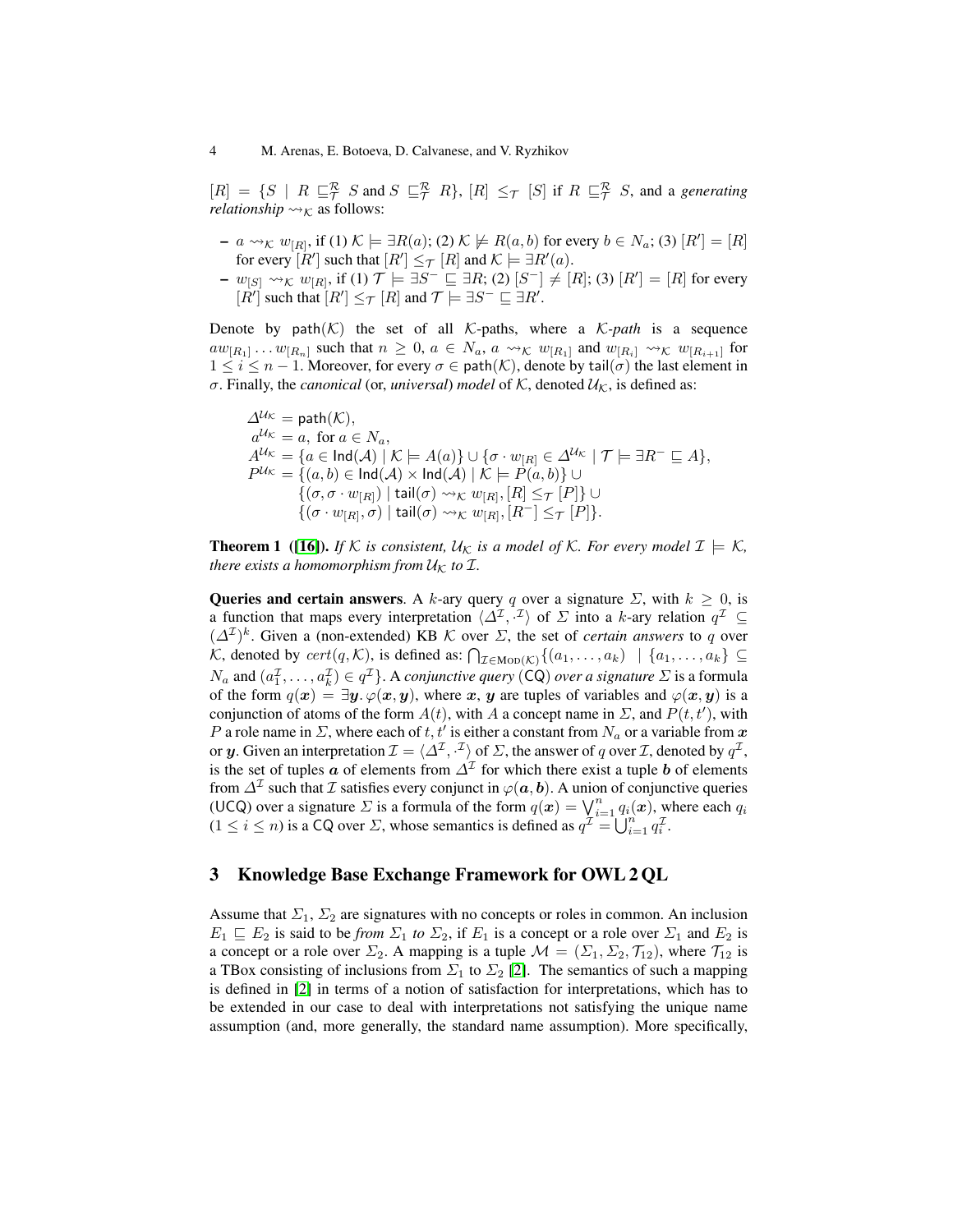given interpretations  $\mathcal{I}, \mathcal{J}$  of  $\Sigma_1$  and  $\Sigma_2$ , respectively, pair  $(\mathcal{I}, \mathcal{J})$  *satisfies* TBox  $\mathcal{T}_{12}$ , denoted by  $(\mathcal{I}, \mathcal{J}) \models \mathcal{T}_{12}$ , if (1) for every  $a \in N_a$ , it holds that  $a^{\mathcal{I}} = a^{\mathcal{J}}$ , (2) for every concept inclusion  $B \subseteq C \in \mathcal{T}_{12}$ , it holds that  $B^{\mathcal{I}} \subseteq C^{\mathcal{J}}$ , and (3) for every role inclusion  $R \subseteq Q \in \mathcal{T}_{12}$ , it holds that  $R^{\mathcal{I}} \subseteq Q^{\mathcal{J}}$ . Notice that the connection between the information in  $\mathcal I$  and  $\mathcal J$  is established through the constants that move from source to target according to the mapping. For this reason, we require constants to be interpreted in the same way in  $\mathcal I$  and  $\mathcal J$ , i.e., they preserve their meaning when they are transferred. Finally,  $SAT_{\mathcal{M}}(\mathcal{I})$  is defined as the set of interpretations  $\mathcal{I}$  of  $\Sigma_2$  such that  $(\mathcal{I},\mathcal{J}) \models \mathcal{T}_{12}$ , and given a set X of interpretations of  $\Sigma_1$ , SAT $\mathcal{M}(\mathcal{X})$  is defined as  $\bigcup_{\mathcal{I}\in\mathcal{X}}\text{SAT}_{\mathcal{M}}(\mathcal{I}).$ 

The main problem studied in the knowledge exchange area is the problem of translating a KB according to a mapping, which is formalized through several different notions of translation. Let  $\mathcal{M} = (\Sigma_1, \Sigma_2, \mathcal{T}_{12})$  be a mapping,  $\mathcal{K}_1 = \langle \mathcal{T}_1, \mathcal{A}_1 \rangle$  a KB over  $\Sigma_1$  and  $\mathcal{K}_2 = \langle \mathcal{T}_2, \mathcal{A}_2 \rangle$  an extended KB over  $\Sigma_2$ . The first such notion is the concept of solution, which is formalized as follows:  $\mathcal{K}_2$  is a *solution* for  $\mathcal{K}_1$  under M if  $MOD(\mathcal{K}_2) \subseteq SAT_{\mathcal{M}}(MOD(\mathcal{K}_1))$ . Thus,  $\mathcal{K}_2$  is a solution for  $\mathcal{K}_1$  under  $\mathcal{M}$  if every interpretation of  $K_2$  is a valid translation of an interpretation of  $K_1$  according to M. Then,  $\mathcal{K}_2$  is a *universal solution* for  $\mathcal{K}_1$  under M if  $\text{MOD}(\mathcal{K}_2) = \text{SAT}_\mathcal{M}(\text{MOD}(\mathcal{K}_1))$ . Thus,  $\mathcal{K}_2$  is designed to exactly represent the space of interpretations obtained by translating the interpretations of  $\mathcal{K}_1$  under  $\mathcal{M}$  [2].

A second class of translations is obtained in [2] by observing that solutions and universal solutions are too restrictive for some applications, in particular when one only needs a translation storing enough information to properly answer some queries. For the particular case of UCQ, this gives rise to the notions of UCQ-solution and universal UCQ-solution. Let  $K_1$ , M as above and  $K_2$  a KB over  $\Sigma_2$ . Then  $K_2$  a UCQ-solution for  $\mathcal{K}_1$  under M if for every query  $q \in \mathsf{UCQ}$  over  $\Sigma_2$ :  $cert(q,\langle \mathcal{T}_1 \cup \mathcal{T}_{12}, \mathcal{A}_1 \rangle) \subseteq$  $cert(q, \mathcal{K}_2)$ , while  $\mathcal{K}_2$  is a *universal* UCQ-solution for  $\mathcal{K}_1$  under M if for every query  $q \in \text{UCQ over }\Sigma_2$ : cert $(q, \langle \mathcal{T}_1 \cup \mathcal{T}_{12}, \mathcal{A}_1 \rangle) = cert(q, \mathcal{K}_2).$ 

Arguably, the most important problem in knowledge exchange [5,2], as well as in data exchange [12,15], is the task of computing a translation of a KB according to a mapping. To study the complexity of this task for the notions of solution just presented, we introduce the following decision problems. The *membership* problem for universal solutions (resp. universal UCQ-solutions) has as input a mapping  $\mathcal{M} = (\Sigma_1, \Sigma_2, \mathcal{T}_{12}),$ a KB  $K_1$  over  $\Sigma_1$ , and an extended KB  $K_2$  (resp. a KB  $K_2$ ) over  $\Sigma_2$ . Then the question to answer is whether  $\mathcal{K}_2$  is a universal solution (resp. universal UCQ-solution) for  $\mathcal{K}_1$ under M. In the *non-emptiness* problem for universal solutions the input is the same, except for  $\mathcal{K}_2$ , and the question to answer is whether a universal solution  $\mathcal{K}_2$  exists (analogously for universal UCQ-solutions). The non-emptiness problems are directly related with the problem of computing translations of a KB according to a mapping.

#### 4 The Shape of Universal Solutions

In what follows, we show some known results and examples of universal solutions. First of all, it was shown in [3] that a KB  $\mathcal{K}_2 = \langle \mathcal{T}_2, \mathcal{A}_2 \rangle$  (extended or not) over  $\Sigma_2$  is a universal solution for  $\mathcal{K}_1 = \langle \mathcal{T}_2, \mathcal{A}_2 \rangle$  over  $\Sigma_1$  under  $\mathcal{M} = (\Sigma_1, \Sigma_2, \mathcal{T}_{12})$  only if TBox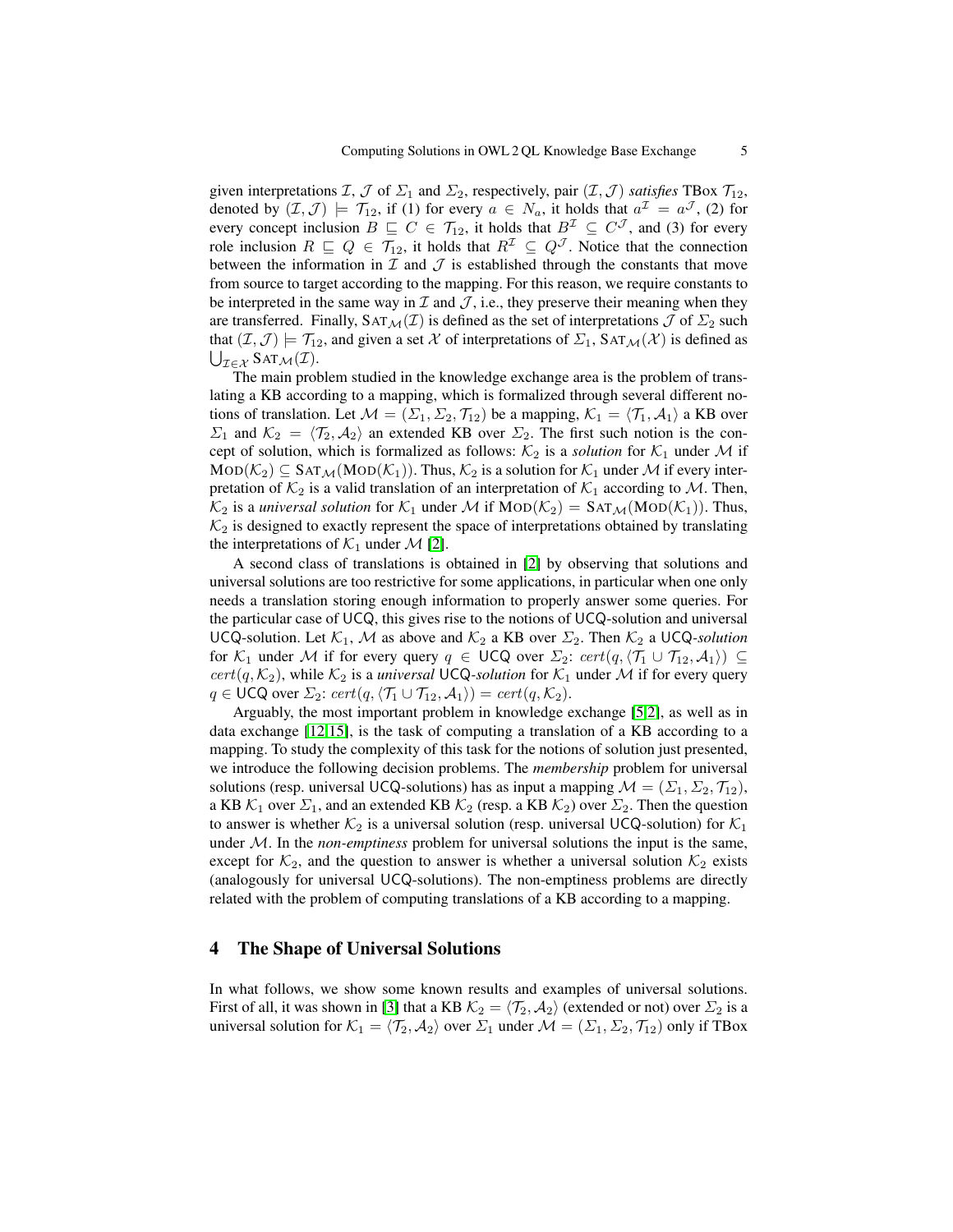$\mathcal{T}_2$  is trivial (we call a TBox  $\mathcal T$  trivial if  $\mathcal T$  is equivalent to the empty set of formulas). Therefore, in the context of universal solutions, we only consider target KBs of the form  $\langle \emptyset, A_2 \rangle$ , and we treat ABoxes  $A_2$  as such KBs.

*Example 1.* Assume that  $\mathcal{M} = (\{A(\cdot), B(\cdot)\}, \{A'(\cdot), B'(\cdot)\}, \{A \sqsubseteq A', B \sqsubseteq B'\}),$ and let  $\mathcal{K}_1 = \langle \mathcal{T}_1, \mathcal{A}_1 \rangle$ , where  $\mathcal{T}_1 = {\}$  and  $\mathcal{A}_1 = \{A(a), B(b)\}.$  Then the ABox  $A_2 = \{A'(a), B'(b)\}\$ is a straightforward universal solution for  $\mathcal{K}_1$  under M.

It can be shown (c.f. Lemma 1) that in the language without disjointness assertions, an ABox  $A_2$  is a universal solution for  $\langle \mathcal{T}_1, A_1 \rangle$  under  $\mathcal{M} = (\Sigma_1, \Sigma_2, \mathcal{T}_{12})$  if and only if  $\mathcal{U}_{\mathcal{A}_2}$  is  $\Sigma_2$ -homomorphically equivalent to  $\mathcal{U}_{\langle \mathcal{T}_1 \cup \mathcal{T}_{12},\mathcal{A}_1\rangle}$ . This fact is used in the following more involved example:

*Example 2.* Assume  $\mathcal{M} = (\{A(\cdot), R(\cdot, \cdot), S(\cdot, \cdot)\}, \Sigma_2, \mathcal{T}_{12})$  where  $\Sigma_2 = \{Q(\cdot, \cdot)\},$  $\mathcal{T}_{12} = \{R \sqsubseteq Q, S \sqsubseteq Q\}$ , and that  $\mathcal{K}_1 = \langle \mathcal{T}_1, \mathcal{A}_1 \rangle$ , where  $\mathcal{T}_1 = \{A \sqsubseteq \exists R, \exists R^- \sqsubseteq \exists R\}$ and  $A_1 = \{A(a), S(a, a)\}\$ . Let  $A_2 = \{Q(a, a)\}\$ . In the following picture, it is easy to see h is a  $\Sigma_2$ -homomorphism from  $\mathcal{U}_{(\mathcal{T}_1 \cup \mathcal{T}_{12}, \mathcal{A}_1)}$  to  $\mathcal{U}_{\mathcal{A}_2}$ . The existence of a  $\Sigma_2$ homomorphism in the other direction is trivial and, hence,  $A_2$  is a universal solution for  $\mathcal{K}_1$  under  $\mathcal{M}$ .



The following example shows that extended ABoxes are necessary to guarantee the existence of universal solutions in certain cases.

*Example 3.* Assume that  $M = (\{A(\cdot), R(\cdot, \cdot)\}, \{B(\cdot)\}, \{\exists R^{-} \sqsubseteq B\})$ , and let  $\mathcal{K}_1 =$  $\langle \mathcal{T}_1, \mathcal{A}_1 \rangle$ , where  $\mathcal{T}_1 = \{A \sqsubseteq \exists R\}$  and  $\mathcal{A}_1 = \{A(a)\}\$ . Then the ABox  $\mathcal{A}_2 = \{B(n)\}\$ , where *n* is a labeled null, is a universal solution for  $K_1$  under *M* if nulls are allowed. Notice that here, a universal solution with non-extended ABoxes does not exist: substituting n by any constant is too restrictive, ruining universality.

Finally, we discuss the impact of disjointness assertions on the universal solutions.

*Example 4.* Consider Example 1 with  $\mathcal{T}_1 = \{A \sqsubseteq \neg B\}$ . With this seemingly harmless disjointness assertion  $A_2$  is no longer a universal solution (not even a solution) for  $K_1$ under  $M$ . The reason for that is the lack of the unique name assumption on the one hand, and the presence of the disjointness assertion in  $\mathcal{T}_1$  that forces a and b to be interpreted differently in the source, on the other hand. Thus, for a model  $J$  of  $A_2$  such that  $a^{\mathcal{J}} = b^{\mathcal{J}}$ ,  $A'^{\mathcal{J}} = B'^{\mathcal{J}} = \{a^{\mathcal{J}}\}$ , there is no model  $\mathcal{I}$  of  $\mathcal{K}_1$  such that  $(\mathcal{I}, \mathcal{J}) \models \mathcal{T}_{12}$ (hence,  $a^{\mathcal{I}} = a^{\mathcal{J}}$  and  $b^{\mathcal{I}} = b^{\mathcal{J}}$ ). In general, there is no universal solution for  $\mathcal{K}_1$  under  $M$ , even though  $K_1$  and  $T_{12}$  are consistent with each other.

The problem raised by the latter example could be solved by allowing for inequalities between constants in the ABoxes. A similar problem appears with disjointness assertions in the mapping, but it requires negative facts to be present for a universal solution to exist (i.e., facts of the form  $\neg A(a), \neg P(a, b)$ ), which are not part of OWL 2 QL.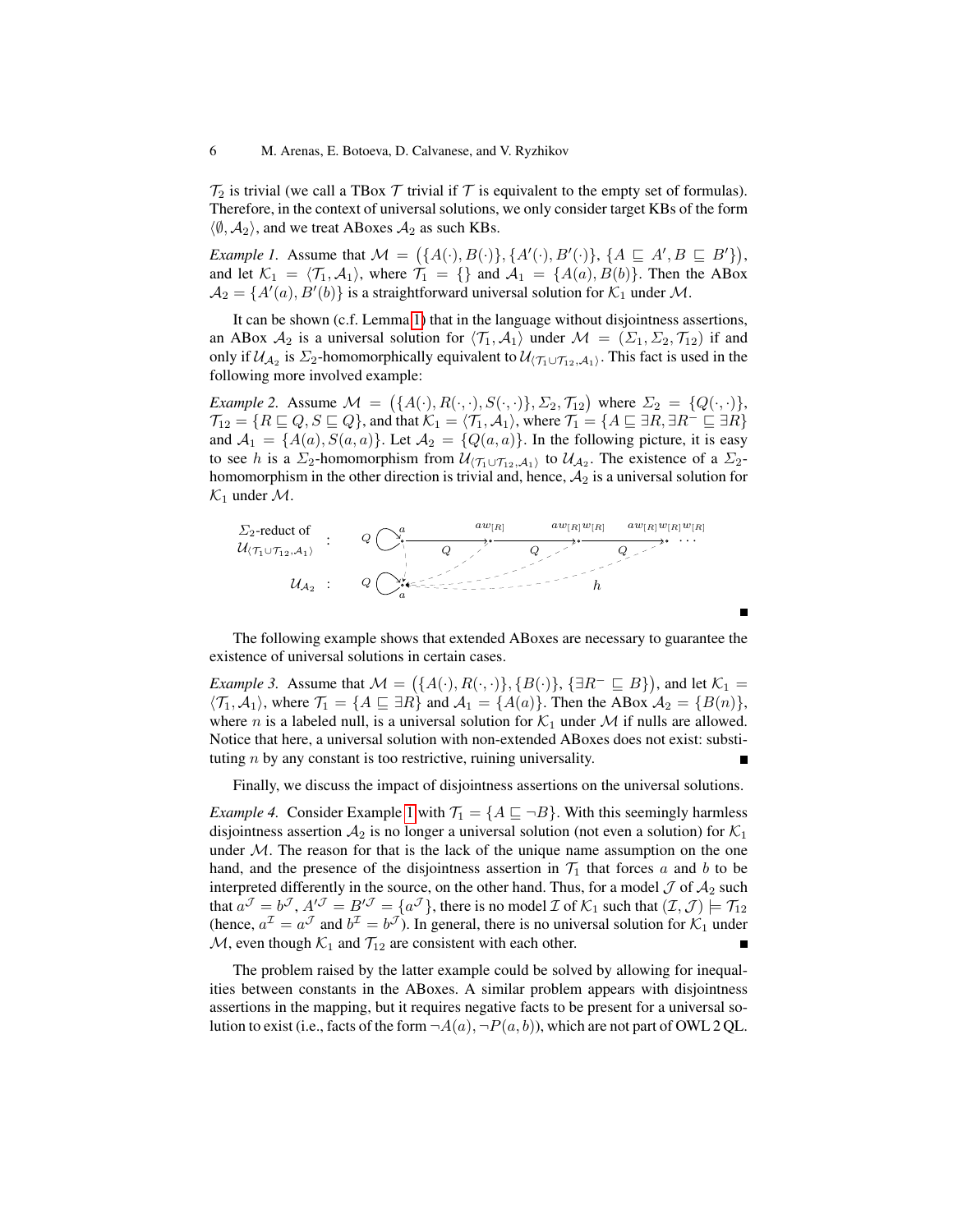On the other hand, having disjointness assertion in the source or the mapping does not exclude the existence of universal UCQ-solutions, which is explained in Example 6.

#### 5 Computing Universal Solutions: The Case of Knowledge Bases

In this section, we show that both the membership and the non-emptiness problems for universal solutions without null values are in PTIME.

Assume that  $\Sigma_1$ ,  $\Sigma_2$  are disjoint signatures, and that  $\mathcal{K} = \langle \mathcal{T}_1 \cup \mathcal{T}_{12}, \mathcal{A}_1 \rangle$  is a KB such that  $\mathcal{T}_1$  is defined over  $\Sigma_1$  and  $\mathcal{T}_{12}$  is a set of inclusions from  $\Sigma_1$  to  $\Sigma_2$ . Moreover, let  $\mathcal{U}_{\mathcal{K}}$  be the canonical model of  $\mathcal{K}$ . Then a basic concept B over  $\Sigma_1$  is said to be *safe* in  $\mathcal{U}_{\mathcal{K}}$  if  $d \notin N_a$  and  $\mathbf{t}_{\Sigma_2}^{\mathcal{U}_{\mathcal{K}}}(d) = \emptyset$  for every  $d \in B^{\mathcal{U}_{\mathcal{K}}}$ . Intuitively, safeness for B means no constant "associated" with  $B$  and no target concept that is "associated" with  $B$  via  $\mathcal{T}_1$  and  $\mathcal{T}_{12}$  will be mentioned in the target; in Example 4 neither A nor B is safe in  $\mathcal{U}_{(\mathcal{T}_1\cup\mathcal{T}_{12},\mathcal{A}_1)}$ . Furthermore, a pair of basic concepts  $(B,C)$  is is said to be *safe* if B or C is safe. Intuitively, if a pair  $(B, C)$  is not safe and  $(B \sqsubseteq \neg C) \in \mathcal{T}_1$ , then universal solution cannot exist, as explained in Example 4. Similarly, we say a basic role  $R$  over  $\Sigma_1$  is safe if either  $d \notin N_a$  and  $\mathbf{t}_{\Sigma_2}^{U_K}(d) = \emptyset$ , or  $d' \notin N_a$  and  $\mathbf{t}_{\Sigma_2}^{U_K}(d') = \emptyset$ , for every  $(d, d') \in R^{\mathcal{U}_{\mathcal{K}}}$ . A pair of roles  $(R, Q)$  is safe if 1) R or Q is safe, and 2)  $\mathbf{t}_{\Sigma_2}^{\mathcal{U}_{\mathcal{K}}}(d') = \emptyset$ or  $\mathbf{t}_{\Sigma_2}^{U_K}(d'') = \emptyset$  for every  $d, d', d'' \in \Delta^{U_K}$  such that  $(d, d') \in R^{U_K}$  and  $(d, d'') \in Q^{U_K}$ .

**Lemma 1.** *A KB*  $K_2 = \langle T_2, A_2 \rangle$  *over*  $\Sigma_2$  *is a universal solution for a KB*  $K_1$  =  $\langle \mathcal{T}_1, \mathcal{A}_1 \rangle$  *under a mapping*  $\mathcal{M} = (\Sigma_1, \Sigma_2, \mathcal{T}_{12})$  *iff the following conditions hold:* 

(tr)  $\mathcal{T}_2$  *is a trivial TBox,* 

(hom)  $\mathcal{U}_{\mathcal{A}_2}$  is  $\Sigma_2$ - homomorphically equivalent to  $\mathcal{U}_{\langle \mathcal{T}_1 \cup \mathcal{T}_{12}, \mathcal{A}_1 \rangle}$ , (ps1) *each pair of concepts*  $(B, C)$  *is safe in*  $\mathcal{U}_{(\mathcal{T}_1 \cup \mathcal{T}_{12}, \mathcal{A}_1)}$  *whenever*  $(B \sqsubseteq \neg C) \in \mathcal{T}_1$ *,* (pm1)  $B^{U_{\mathcal{K}}} = \emptyset$  *for each basic concept B such that*  $(B \subseteq \neg B') \in \mathcal{T}_{12}$ *,* (ps2) *each pair of roles*  $(R, Q)$  *is safe in*  $\mathcal{U}_{(\mathcal{T}_1 \cup \mathcal{T}_{12}, \mathcal{A}_1)}$  *whenever*  $(R \sqsubseteq \neg Q) \in \mathcal{T}_1$ *,* (pm2)  $R^{U_{\mathcal{K}}} = \emptyset$  *for each basic role* R *such that*  $(R \sqsubseteq \neg R') \in \mathcal{T}_{12}$ *.* 

It can be readily verified that conditions  $(tr)$ ,  $(ps1)$ ,  $(ps2)$ ,  $(pm1)$ ,  $(pm2)$  and the existence of a  $\Sigma_2$ -homomorphism from  $\mathcal{U}_{\mathcal{A}_2}$  to  $\mathcal{U}_{(\mathcal{T}_1 \cup \mathcal{T}_{12},\mathcal{A}_1)}$  required by (hom), are solvable in polynomial time. To solve the problem of existence of a  $\Sigma_2$ -homomorphism in the opposite direction, we are going to employ the technique of reachability games on graphs. Below we present the required basic notions.

#### 5.1 Reachability games on graphs

A game is defined by a game graph (a playground) and a winning condition. A *game graph* is a triple  $G = (S_0, S_1, T)$ , where  $S = S_0 \cup S_1$  is a finite set of states,  $S_0 \cap S_1 = \emptyset$ and  $T \subseteq S \times S$  is a transition relation. The game starts in some state  $s_0 \in S$ , and it is played in turns. In each turn, if the current state s is in  $S_i$  ( $i = 0, 1$ ), then Player i chooses some state  $s' \in S$  such that  $(s, s') \in T$ . Thus, each play in the game is viewed as a path  $\pi$ , which can be infinite ( $\pi = s_0, s_1, s_2, \ldots$ , where  $s_i \in S$  and  $(s_i, s_{i+1}) \in T$ for every  $i \geq 0$ ) or finite  $(\pi = s_0, s_1, s_2, \ldots, s_k \in S^{k+1}$ , where  $(s_i, s_{i+1}) \in T$  for every  $i \in \{0, ..., k-1\}$  and  $\{s \mid (s_k, s) \in T\} = \emptyset$ ).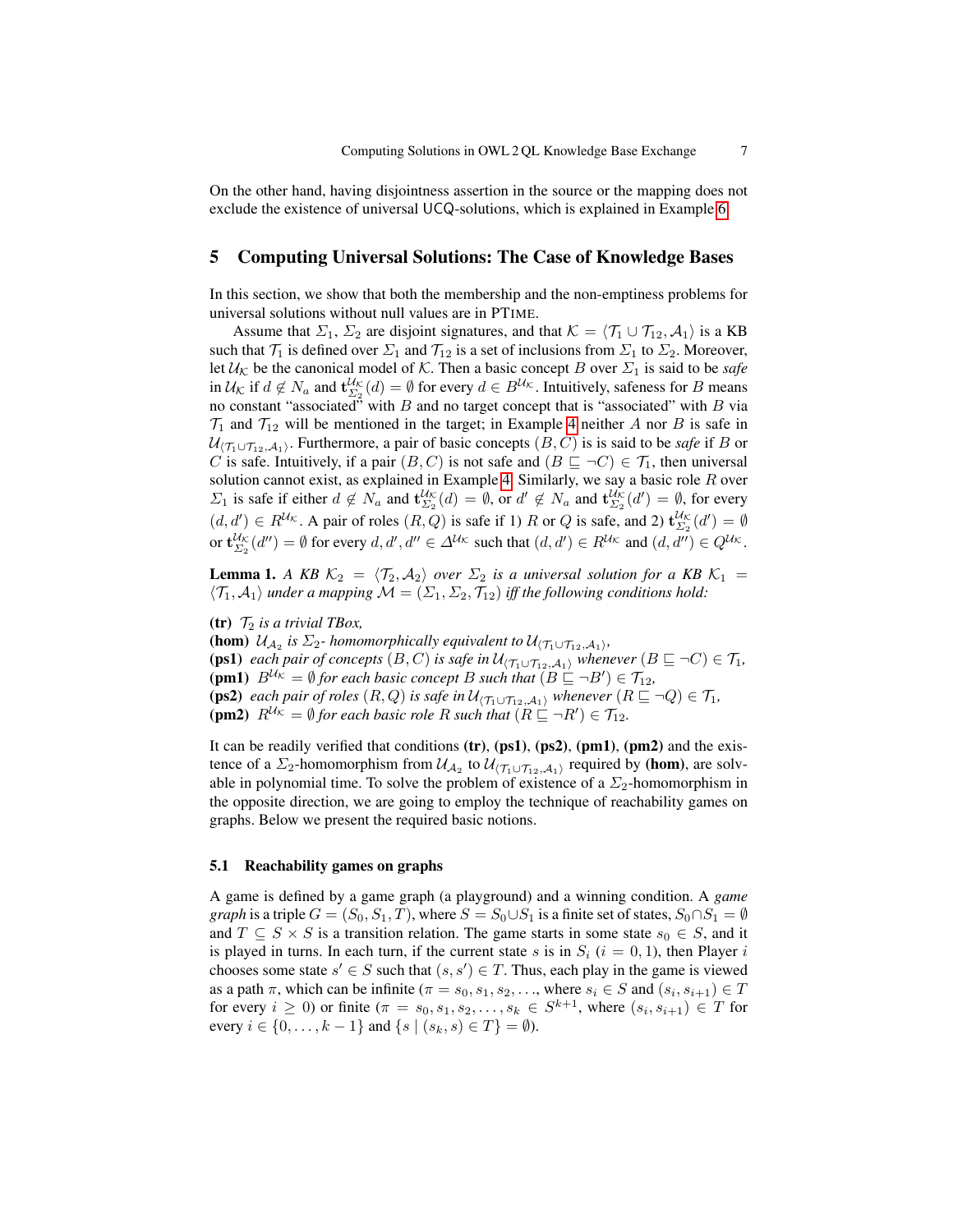8 M. Arenas, E. Botoeva, D. Calvanese, and V. Ryzhikov

The winning condition defines what are the plays won by Player 0. We will consider a *reachability acceptance condition* specified as follows: given a set of accepting states  $F \subseteq S$ , a play  $\pi$  is a *win* for Player 0 iff some vertex from F occurs in  $\pi$ . Finally, a *reachability game* is a pair  $G = (G, F)$  where G is a game graph and F is a set of accepting states.

A *strategy for Player 0 from* state s is a (partial) function  $f_0$ :  $S^*S_0 \rightarrow S$  such that it assigns to each sequence of states  $s_0, s_1, \ldots, s_k$  with  $s_0 = s$  and  $s_k \in S_0$ , a successor state  $s_{k+1}$  such that  $(s_k, s_{k+1}) \in T$ . A play  $\pi = s_0 s_1 \cdots$  is said to *conform* with strategy  $f_0$  if  $s_{i+1} = f_0(s_0s_1 \ldots s_i)$  for every  $s_i \in S_0$ . Then, a strategy  $f_0$  is a *winning strategy* for Player  $0$  *from*  $s \in S$  if every play that conforms with  $f_0$  and starts in s is a win for Player 0.

**Proposition 1** ([18], [10]). *Given a reachability game*  $\mathcal{G} = (G, F)$  *and a state s in G, it can be checked in* PTIME *whether Player 0 has a winning strategy from* s*.*

#### 5.2 The reduction

Assume given a mapping  $M = (\Sigma_1, \Sigma_2, \mathcal{T}_{12})$ , a KB  $\mathcal{K}_1 = \langle \mathcal{T}_1, \mathcal{A}_1 \rangle$  over  $\Sigma_1$ , and a KB  $\mathcal{K}_2 = \langle \emptyset, \mathcal{A}_2 \rangle$  over  $\Sigma_2$  (w.l.o.g., we can assume that the TBox of  $\mathcal{K}_2$  is empty). Denote  $\langle \mathcal{T}_1 \cup \mathcal{T}_{12}, \mathcal{A}_1 \rangle$  by K. We show how the problem of checking whether there exists a  $\Sigma_2$ -homomorphism h from  $\mathcal{U}_{\mathcal{K}}$  to  $\mathcal{U}_{\mathcal{A}_2}$  can be reduced to the problem of existence of a winning strategy for Player 0 in a reachability game.

First, for such a homomorphism  $h$  to exist, it should be the case that

 $\overline{u}$ 

$$
\mathbf{t}_{\Sigma_2}^{\mathcal{U}_{\mathcal{K}}}(a) \subseteq \mathbf{t}^{\mathcal{U}_{\mathcal{A}_2}}(a) \text{ and } \mathbf{r}_{\Sigma_2}^{\mathcal{U}_{\mathcal{K}}}(a,b) \subseteq \mathbf{t}^{\mathcal{U}_{\mathcal{A}_2}}(a,b) \text{ for all } a,b \in \mathsf{Ind}(\mathcal{A}_1). \tag{1}
$$

These conditions can be clearly checked in PTIME.

Now, to check how the elements  $a \in \Delta^{U_{\mathcal{K}}}$  with  $a \in \text{Ind}(\mathcal{A}_1)$  can be mapped on  $\Delta^{U_{A_2}}$ , we construct a game  $\mathcal{G}_a = (G_a, F_a)$ . The game graph  $G_a = (S_0, S_1, T)$  has the set of states of the kind  $(x, y, \mathfrak{p})$ , where  $x \in \Delta^{\mathcal{U}_{\mathcal{A}_2}}$ ,  $y \in \{\text{tail}(a\sigma) \mid a\sigma \in \Delta^{\mathcal{U}_{\mathcal{K}}}\}\$ , and  $\mathfrak{p} \in {\mathfrak{s}, \mathfrak{d}}$ . The states  $(x, y, \mathfrak{s})$  form  $S_0$  and will be called *spoiling*; intuitively, the moves going out of such states represent various edges of the tree  $\mathcal{U}_{\mathcal{K}}$  accessible from the end of the current edge. On the other hand, the states  $(x, y, \mathfrak{d})$  form  $S_1$  and will be called *duplicating*; the moves from them "show" how the "challenged" edge of the tree  $\mathcal{U}_{\mathcal{K}}$  can be "mapped" on  $\mathcal{U}_{\mathcal{A}_2}$ . Notice that the size of  $G_a$  is  $O(|\mathcal{T}_1 \cup \mathcal{T}_{12}| \times |\mathcal{A}_2|)$ . The transition relation  $T$  is defined as follows:

$$
T = \{ \left( (x, y, \mathfrak{s}), (x', y', \mathfrak{d}) \right) \mid y \leadsto_{\mathcal{K}} y' \text{ and } x' = x \} \cup \n\left\{ \left( (x, y, \mathfrak{d}), (x', y', \mathfrak{s}) \right) \mid y = w_{[R]}, \ cl_{\Sigma_2}^{T_1 \cup \mathcal{T}_{12}} (\exists R^-) \subseteq \mathbf{t}^{\mathcal{U}_{A_2}}(x'), \n\quad \ \ cl_{\Sigma_2}^{T_1 \cup \mathcal{T}_{12}}(R) \subseteq \mathbf{r}^{\mathcal{U}_{A_2}}(x, x'), \text{ and } y' = y \},
$$

where for a TBox  $\mathcal T$  and a concept  $B, \underline{cl}^{\mathcal T}_\Sigma(B)$  is the set of all concepts  $B'$  over  $\Sigma$  such that  $\mathcal{T} \models B \sqsubseteq B'$ , and for a role  $R$ ,  $cl_{\Sigma}^{\mathcal{T}}(R)$  is defined analogously.

The set  $F_a$  in the definition of the game is given by the duplicating states that are "dead ends", i.e.,

$$
F_a = \{(x, y, \mathfrak{d}) \mid y = w_{[R]} \text{ and for all } x' \in \Delta^{\mathcal{U}_{\mathcal{A}_2}}, cl_{\Sigma_2}^{\mathcal{T}_1 \cup \mathcal{T}_{12}}(\exists R^-) \not\subseteq \mathbf{t}^{\mathcal{U}_{\mathcal{A}_2}}(x') \text{ or } cl_{\Sigma_2}^{\mathcal{T}_1 \cup \mathcal{T}_{12}}(R) \not\subseteq \mathbf{r}^{\mathcal{U}_{\mathcal{A}_2}}(x, x')\}.
$$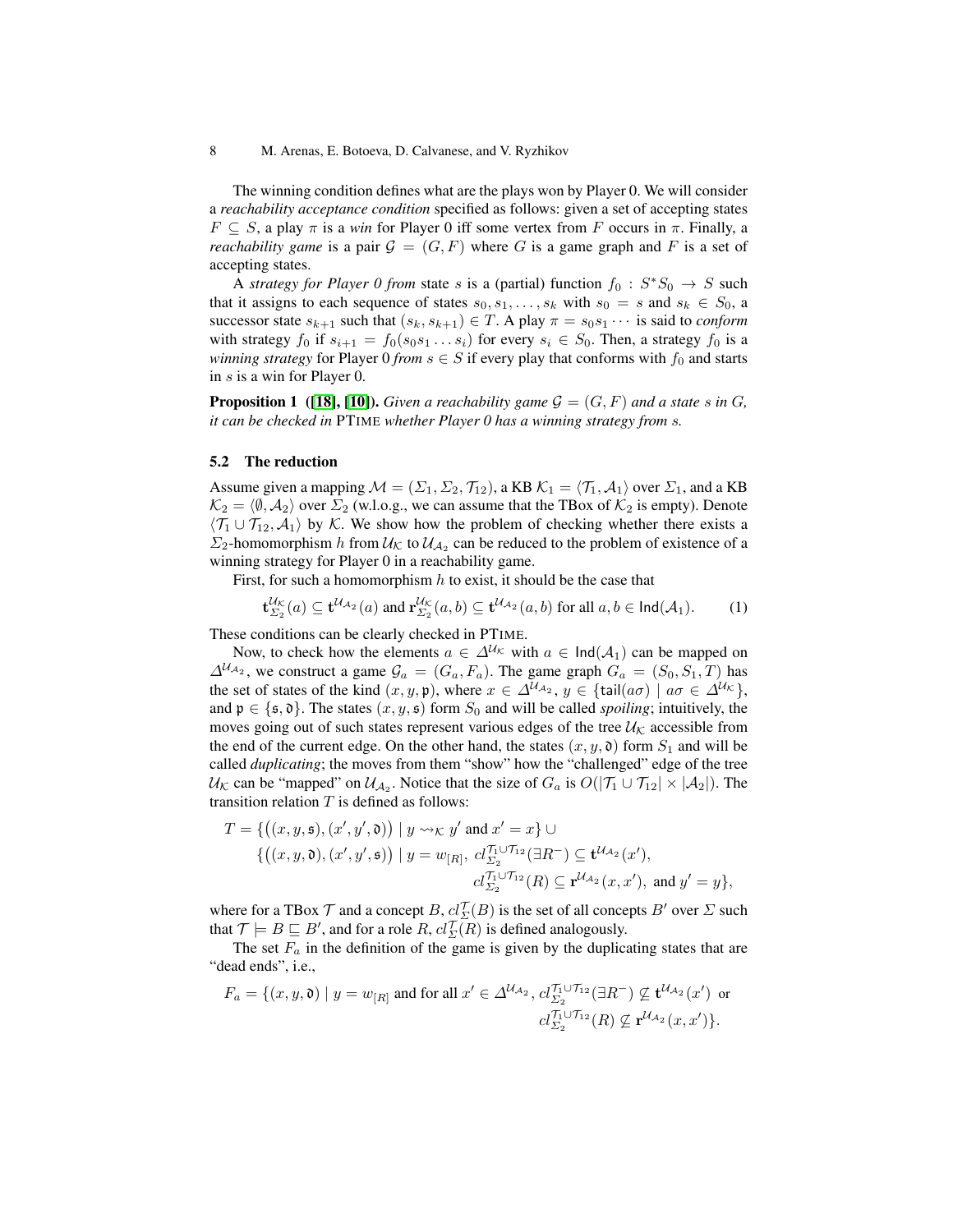Having constructed the game  $\mathcal{G}_a = (G_a, F_a)$ , we prove that verifying whether the elements  $a \in \Delta^{U_{\mathcal{K}}}$  can be  $\Sigma_2$ -homomorphically mapped on  $\Delta^{U_{\mathcal{A}_2}}$  reduces to checking whether Player 0 has a winning strategy in  $\mathcal{G}_a$  from the state  $(a, a, \mathfrak{s})$ .

**Lemma 2.** There exists a  $\Sigma_2$ -homomorphism from  $\mathcal{U}_\mathcal{K}$  to  $\mathcal{U}_{\mathcal{A}_2}$  iff (1) holds and for each  $a \in \text{Ind}(\mathcal{A}_1)$ *, Player 0 does not have a winning strategy in*  $\mathcal{G}_a$  *from*  $(a, a, \mathfrak{s})$ *.* 

The example below illustrates the presented reduction.

*Example 5.* Assume  $M = (\{R(\cdot, \cdot), S(\cdot, \cdot), Q(\cdot, \cdot)\}, \Sigma_2, \mathcal{T}_{12})$ , where  $\Sigma_2 = \{R'(\cdot, \cdot), R(\cdot, \cdot)\}$  $Q'(\cdot, \cdot)$  and  $\mathcal{T}_{12} = \{R \sqsubseteq R', S \sqsubseteq R', Q \sqsubseteq Q'\}$ ,  $\mathcal{K}_1 = \langle \mathcal{T}_1, \mathcal{A}_1 \rangle$ , where  $\mathcal{T}_1$  =  $\{ \exists S^- \sqsubseteq \exists R, \exists R^- \sqsubseteq \exists Q, \exists Q^- \sqsubseteq \exists Q \}$  and  $\mathcal{A}_1$  =  $\{ \exists R(a), \exists S(a) \},$  and  $A_2 = \{R'(a, a), R'(a, b), Q'(b, b)\}.$  Then  $F_a = \{(b, w_R, \mathfrak{d}), (a, w_Q, \mathfrak{d})\}$ , and the game graph  $G_a$  is depicted in a) below (we ignore the states that are not reachable from  $(a, a, \mathfrak{s})$ ; the duplicating states forming  $S_1$  are shown as ovals and the spoiling states forming  $S_0$  are shown as boxes). In b) below we show  $\mathcal{U}_{\mathcal{K}}$  (the domain elements  $d \in \Delta^{U_{\mathcal{K}}}$  are shown as dots, the labels next to them represent tail(d), and the labels on the edges  $(d, d')$  show the  $\Sigma_2$ -role names P, such that  $(d, d') \in P^{\mathcal{U}_{\mathcal{K}}}$ , in c) we show  $\mathcal{U}_{\mathcal{A}_2}$ , and the dashed arrows from  $\mathcal{U}_{\mathcal{K}}$  to  $\mathcal{U}_{\mathcal{A}_2}$  show the homomorphism h.



Observe that in the game  $\mathcal{G}_a$  Player 0 does not have a winning strategy from  $(a, a, \mathfrak{s})$ , because there is a way for Player 1 to play (infinitely) so that the game never goes out of the region  $W$  shown in a). It is not difficult to see that such strategy of Player 1 can be used to define the homomorphism  $h$ , and vice versa.

Finally, combining Lemma 2, Lemma 1 and Proposition 1 one obtains:

Theorem 2. *The membership problem for universal solutions with (non-extended) KBs is in* PTIME*.*

We conclude this section by addressing the non-emptiness problem. It follows from Conditions (tr), (hom) that there exists a universal solution for  $\mathcal{K}_1$  under M iff  $\mathcal{K}_2$  =  $\langle \emptyset, A_2 \rangle$  over  $\Sigma_2$  is a universal solution for  $\mathcal{K}_1$  under M, where  $A_2$  satisfies *(i)*  $A_2 \models$  $B(a)$  iff  $\mathcal{K} \models B(a)$  and *(ii)*  $\mathcal{A}_2 \models R(a, b)$  iff  $\mathcal{K} \models R(a, b)$  for all  $a, b \in \text{Ind}(\mathcal{A}_1 \cup \mathcal{A}_2)$ ,  $\Sigma_2$ -concept B, and  $\Sigma_2$ -role R. Obviously, we can construct the required  $\mathcal{A}_2$  in PTIME, then it remains to check if  $K_2$  above is a universal solution. It follows: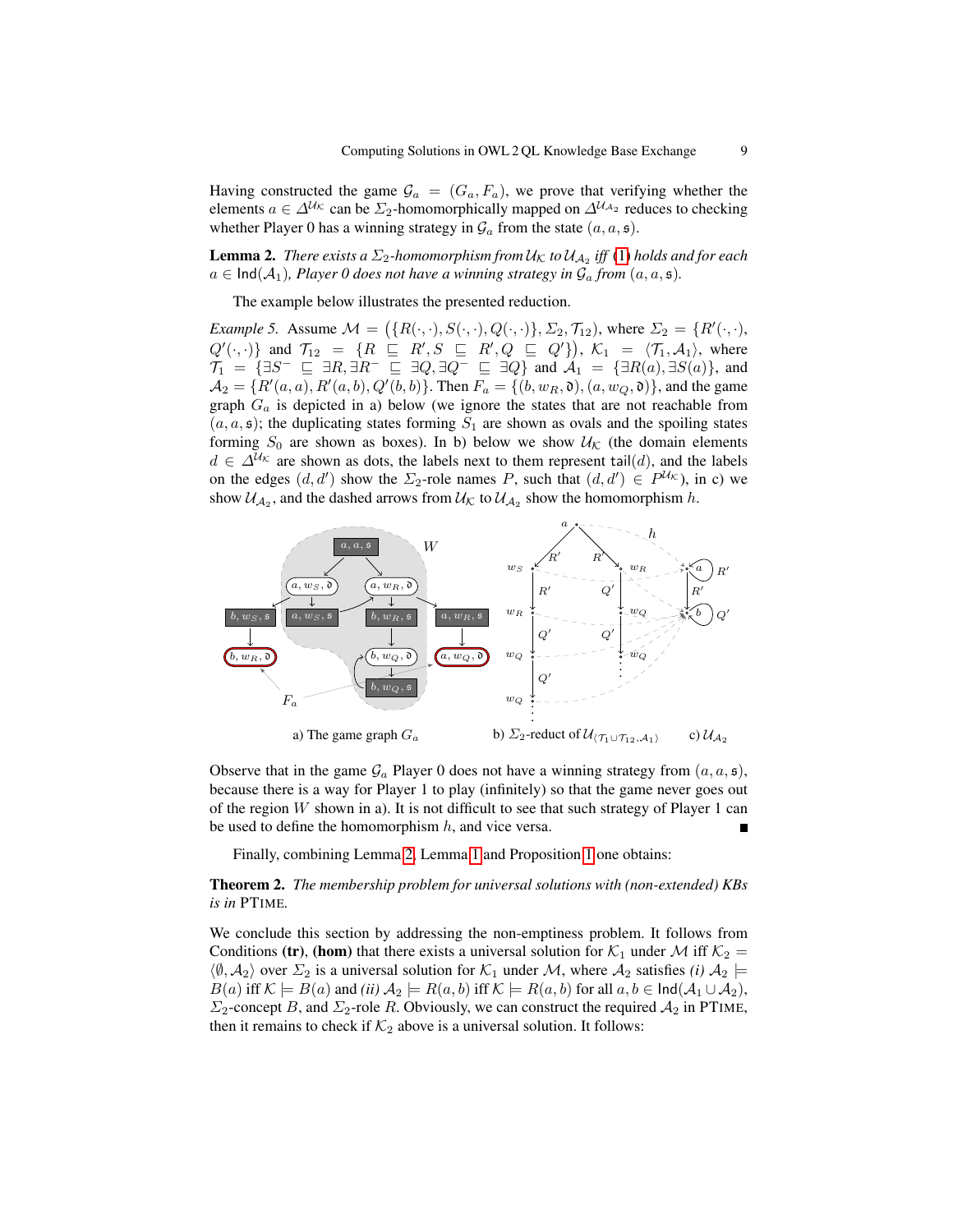Theorem 3. *The non-emptiness problem for universal solutions with (non-extended) KBs is in* PTIME*. Moreover, there is an effective algorithm to compute a universal solution in polynomial time (if such a solution exists).*

#### 6 Computing Universal Solutions: The Case of Extended Knowledge Bases

We start with the membership problem for extended KBs. Assume given a mapping  $\mathcal{M} = (\Sigma_1, \Sigma_2, \mathcal{T}_{12}),$  a KB  $\mathcal{K}_1 = \langle \mathcal{T}_1, \mathcal{A}_1 \rangle$  over  $\Sigma_1$ , and a KB  $\mathcal{K}_2 = \langle \emptyset, \mathcal{A}_2 \rangle$  over  $\Sigma_2$ , where  $A_2$  is an extended ABox. It can be shown that an analogue of Lemma 1 holds, provided that the definition of  $\mathcal{U}_{A_2}$  is adjusted in an obvious way to account for nulls, and so is the definition of homomorphism. In this setting,  $\Sigma_2$ -homomorphism from  $\mathcal{U}_{(\mathcal{T}_1\cup\mathcal{T}_{12},\mathcal{A}_1)}$  to  $\mathcal{U}_{\mathcal{A}_2}$  can be still checked in PTIME, however, the opposite direction cannot be checked efficiently due to nulls in  $A_2$ . In fact, it can be shown by reduction from the graph 3-colorability problem that the membership problem for universal solutions with null values is NP-hard. To decide in NP whether there exists a homomorphism  $h$ from  $\mathcal{U}_{\mathcal{A}_2}$  to  $\mathcal{U}_{(\mathcal{T}_1\cup\mathcal{T}_{12},\mathcal{A}_1)}$ , we can use the fact that the image  $W\subseteq \Delta^{\mathcal{U}_{(\mathcal{T}_1\cup\mathcal{T}_{12},\mathcal{A}_1)}}$  of such a function h on  $\Delta^{U_{A_2}}$  is of polynomial size. Therefore, for each constant and null in  $A_2$ , one needs to guess its homomorphic image, and then check whether the resulting function is a homomorphism. Thus, we obtain:

Theorem 4. *The membership problem for universal solutions with extended KBs is* NP*-complete.*

Consider now the problem of checking whether there exists a universal solution  $\mathcal{K}_2 = \langle \emptyset, \mathcal{A}_2 \rangle$  for  $\mathcal{K}_1$  under M. This problem turns out to be harder than the membership problem as now candidate solutions are not part of the input. In fact, we show by reduction from the validity problem for quantified Boolean formulas that checking the existence of a universal solution is PSPACE-hard. As for the upper bound, first, it can be shown that such an  $A_2$  exists if and only if  $\mathcal{U}_{(\mathcal{T}_1 \cup \mathcal{T}_{12}, A_1)}$  is  $\Sigma_2$ -homomorphically embeddable into a finite part of itself. Then, such a finite subset of  $\mathcal{U}_{(\mathcal{T}_1\cup\mathcal{T}_{12},\mathcal{A}_1)}$  projected on  $\Sigma_2$  can be taken as a universal solution for  $\mathcal{K}_1$  under M. As the inclusion of inverse roles is one of the main sources of complexity, we use *two-way alternating automata on infinite trees (2ATA)*, which are a generalization of nondeterministic automata on infinite trees [21] well suited for handling inverse roles in  $DL\text{-}Lie_R$ . More precisely, given a KB K, we first show that it is possible to construct the following automata: (1)  $\mathbb{A}_{\mathcal{K}}^{can}$  is a 2ATA that accepts trees corresponding to the canonical model of  $K$  with nodes arbitrary labeled with a special symbol  $G$ ; (2)  $\mathbb{A}_{\mathcal{K}}^{mod}$  is a 2ATA that accepts a tree if its subtree labeled with G corresponds to a tree model  $\mathcal I$  of  $\mathcal K$  (that is, a model forming a tree on the labeled nulls); and (3)  $\mathbb{A}_{fin}$  is a (one-way) non-deterministic automaton that accepts a tree if it has a finite prefix where each node is marked with  $G$ , and no other node in the tree is marked with G. Then to verify whether a KB  $\mathcal{K}_1 = \langle \mathcal{T}_1, \mathcal{A}_1 \rangle$  has a universal solution under a mapping  $\mathcal{M} = (\Sigma_1, \Sigma_2, \mathcal{T}_{12})$ , we solve the non-emptiness problem for an automaton  $\mathbb B$  defined as the product automaton of  $\pi_{\Gamma_{\mathcal{K}}}(\mathbb A^{can}_{\mathcal{K}}), \pi_{\Gamma_{\mathcal{K}}}(\mathbb A^{mod}_{\mathcal{K}})$  and  $\mathbb A_{fin}$ , where  $K = \langle T_1 \cup T_{12}, A_1 \rangle$ ,  $\pi_{\Gamma_{\mathcal{K}}}(\mathbb{A}_{\mathcal{K}}^{can})$  is the projection of  $\mathbb{A}_{\mathcal{K}}^{can}$  on a vocabulary  $\Gamma_{\mathcal{K}}$  not mentioning symbols from  $\Sigma_1$ , and likewise for  $\pi_{\Gamma_{\mathcal{K}}}(\mathbb{A}_{\mathcal{K}}^{mod})$ . If the language accepted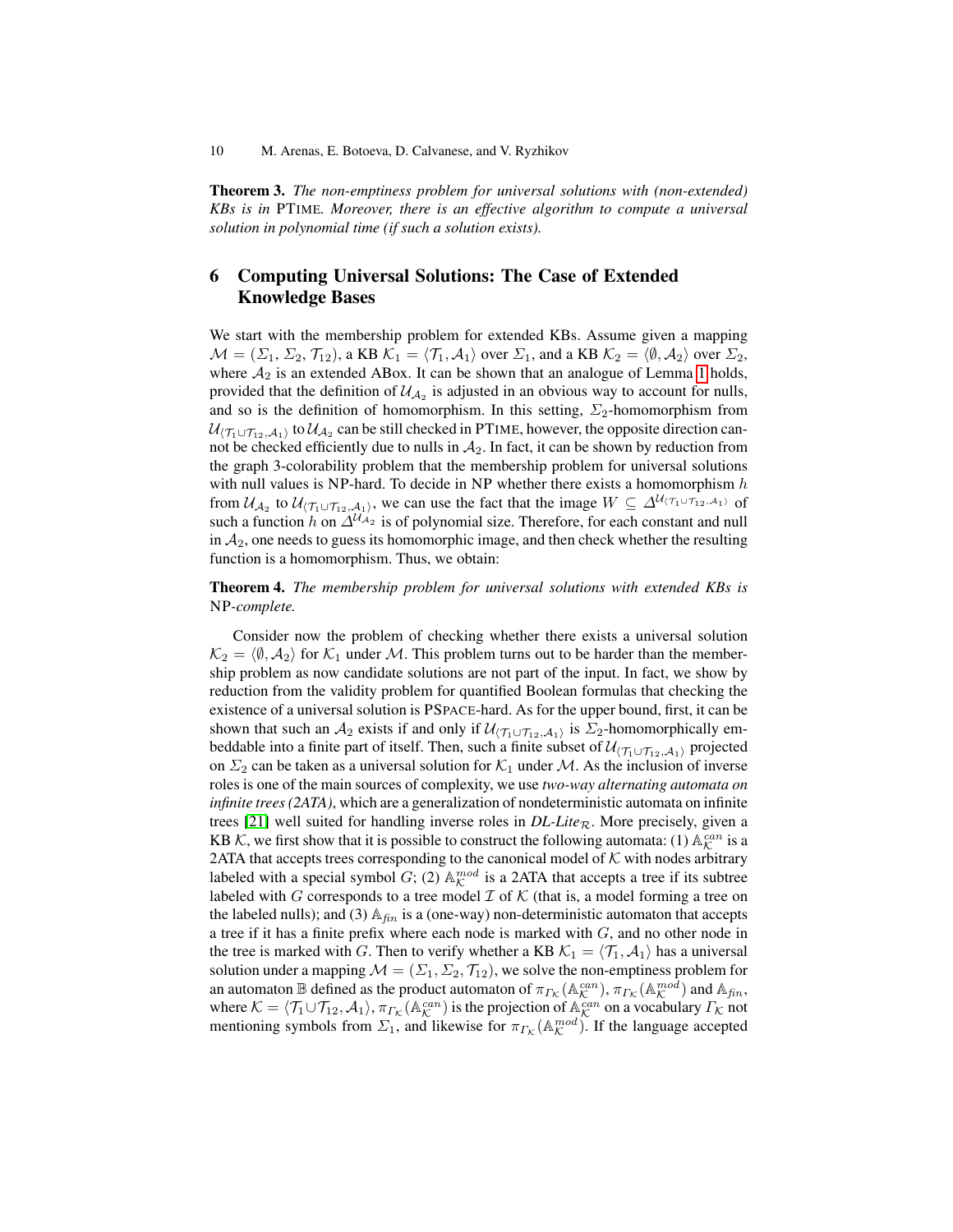| Universal solutions ABoxes |              | <b>Extended ABoxes</b>        |
|----------------------------|--------------|-------------------------------|
| Membership                 | <b>PTIME</b> | NP-complete                   |
| Non-emptiness              |              | PTIME PSPACE-hard, in EXPTIME |

Fig. 1. Complexity results for universal solutions

by  $\mathbb B$  is empty, then there is no universal solution for  $\mathcal K_1$  under  $\mathcal M$ , otherwise a universal solution (of exponential size) exists and it can be extracted from the tree accepted by B.

Theorem 5. *The non-emptiness problem for universal solutions with extended KBs is* PSPACE*-hard and in* EXPTIME*. Moreover, there is an effective algorithm to compute a universal solution in exponential time (if such a solution exists).*

#### 7 Universal UCQ-solutions

We start by arguing that universal UCQ-solutions exhibit more robust behavior in the presence of disjointness assertions than universal solutions.

*Example 6.* Consider M,  $K_1$ , and  $A_2$  from Example 4. Recall that  $A_2$  is not a universal solution for  $K_1$  under M. However,  $A_2$  is a universal UCQ-solution for  $K_1$  under M. Moreover,  $A_2$  remains a universal UCQ-solution for  $K_1$  under M independently of whether the unique name assumption is employed.

Unfortunately, universal UCQ-solutions are also harder to compute, which can be explained by the fact that TBoxes have bigger impact on the structure of universal UCQsolutions rather than of universal solutions. In fact, by using a reduction from the validity problem for quantified Boolean formulas, similar to a reduction in [16], we are able to prove the following:

Theorem 6. *The membership problem for universal* UCQ*-solutions is* PSPACE*-hard.*

#### 8 Conclusions

A summary of our results for universal solutions is presented in Figure 1.

In this paper, we have studied the problem of KB exchange for OWL 2 QL, improving on previously known results both w.r.t. the expressiveness of the ontology language and w.r.t. the understanding of the computational properties of the problem. Our main contribution is a novel PTIME algorithm for the membership and non-emptiness problems for universal solutions when OWL 2 QL ABoxes are considered. Our investigation leaves open several issues, which we intend to address in the future. For the computation of universal solutions when extended ABoxes are allowed, while we have pinned-down the complexity of the membership problem as NP-complete, an exact characterization for the non-emptiness problem is still missing. Moreover, it is easy to see that allowing for inequalities between terms and for negated atoms in the (target) ABox would allow one to obtain more universal solutions, but a full understanding of this case is still missing. Finally, we intend to investigate the challenging problem of computing universal UCQ-solutions, adopting also here an automata-based approach.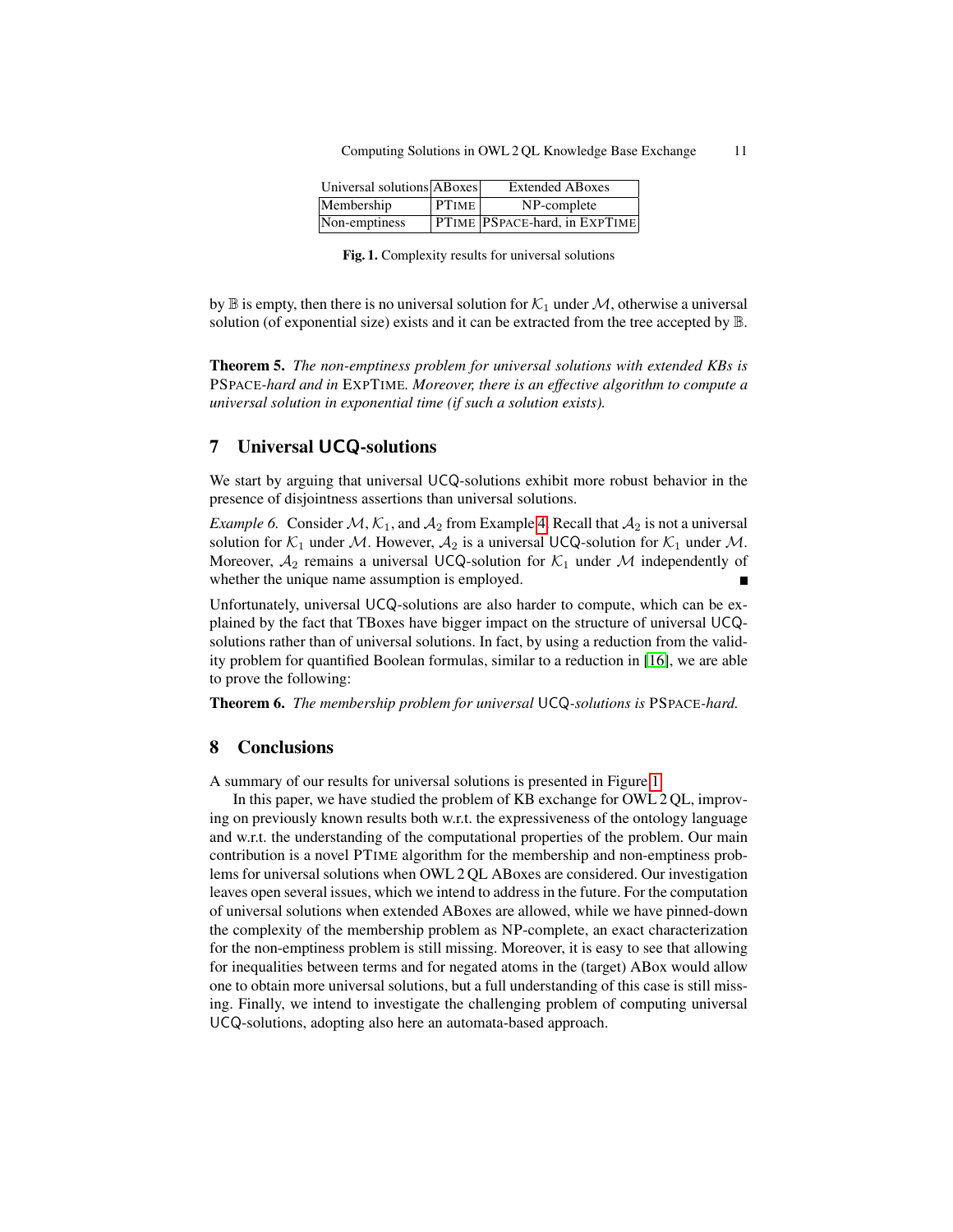#### References

- 1. Philippe Adjiman, Philippe Chatalic, Francois Goasdoué, Marie-Christine Rousset, and Laurent Simon. Distributed reasoning in a peer-to-peer setting: Application to the Semantic Web. *J. of Artificial Intelligence Research*, 25:269–314, 2006.
- 2. Marcelo Arenas, Elena Botoeva, and Diego Calvanese. Knowledge base exchange. In *Proc. of the 24th Int. Workshop on Description Logic (DL 2011)*, volume 745 of *CEUR Electronic Workshop Proceedings,* <http://ceur-ws.org/>, 2011.
- 3. Marcelo Arenas, Elena Botoeva, Diego Calvanese, Vladislav Ryzhikov, and Evgeny Sherkhonov. Exchanging description logic knowledge bases. In *Proc. of the 13th Int. Conf. on the Principles of Knowledge Representation and Reasoning (KR 2012)*, 2012.
- 4. Marcelo Arenas, Elena Botoeva, Diego Calvanese, Vladislav Ryzhikov, and Evgeny Sherkhonov. Representability in *DL-Lite*<sup>r</sup> knowledge base exchange. In *Proc. of the 25th Int. Workshop on Description Logic (DL 2012)*, volume 846 of *CEUR Electronic Workshop Proceedings,* <http://ceur-ws.org/>, 2012.
- 5. Marcelo Arenas, Jorge Pérez, and Juan L. Reutter. Data exchange beyond complete data. In *Proc. of the 30th ACM SIGACT SIGMOD SIGART Symp. on Principles of Database Systems (PODS 2011)*, pages 83–94, 2011.
- 6. Alessandro Artale, Diego Calvanese, Roman Kontchakov, and Michael Zakharyaschev. The *DL-Lite* family and relations. *J. of Artificial Intelligence Research*, 36:1–69, 2009.
- 7. Jie Bao et al. OWL 2 Web Ontology Language document overview (second edition). W3C Recommendation, World Wide Web Consortium, December 2012. [http://www.w3.](http://www.w3.org/TR/owl2-overview/) [org/TR/owl2-overview/](http://www.w3.org/TR/owl2-overview/).
- 8. Pablo Barceló. Logical foundations of relational data exchange. *SIGMOD Record*, 38(1):49– 58, 2009.
- 9. Diego Calvanese, Giuseppe De Giacomo, Domenico Lembo, Maurizio Lenzerini, and Riccardo Rosati. Tractable reasoning and efficient query answering in description logics: The *DL-Lite* family. *J. of Automated Reasoning*, 39(3):385–429, 2007.
- 10. Krishnendu Chatterjee and Monika Henzinger. An o(n2) time algorithm for alternating Büchi games. In Proc. of the 23rd Annual ACM-SIAM Symposium on Discrete Algorithms *(SODA 2012)*, pages 1386–1399, 2012.
- 11. Jérôme Euzenat and Pavel Schwaiko. Ontology Matching. Springer, 2007.
- 12. Ronald Fagin, Phokion G. Kolaitis, Renée J. Miller, and Lucian Popa. Data exchange: Semantics and query answering. *Theoretical Computer Science*, 336(1):89–124, 2005.
- 13. Ariel Fuxman, Phokion G. Kolaitis, Renée J. Miller, and Wang Chiew Tan. Peer data exchange. *ACM Trans. on Database Systems*, 31(4):1454–1498, 2006.
- 14. Anastasios Kementsietsidis, Marcelo Arenas, and Renee J. Miller. Mapping data in peer-to- ´ peer systems: Semantics and algorithmic issues. In *Proc. of the ACM SIGMOD Int. Conf. on Management of Data*, pages 325–336, 2003.
- 15. Phokion G. Kolaitis. Schema mappings, data exchange, and metadata management. In *Proc. of the 24th ACM SIGACT SIGMOD SIGART Symp. on Principles of Database Systems (PODS 2005)*, pages 61–75, 2005.
- 16. Boris Konev, Roman Kontchakov, Michel Ludwig, Thomas Schneider, Frank Wolter, and Michael Zakharyaschev. Conjunctive query inseparability of OWL 2 QL TBoxes. In *Proc. of the 25th AAAI Conf. on Artificial Intelligence (AAAI 2011)*, 2011.
- 17. Maurizio Lenzerini. Data integration: A theoretical perspective. In *Proc. of the 21st ACM SIGACT SIGMOD SIGART Symp. on Principles of Database Systems (PODS 2002)*, pages 233–246, 2002.
- 18. René Mazala. Infinite games. In *Automata, Logics, and Infinite Games*, pages 23–42, 2001.